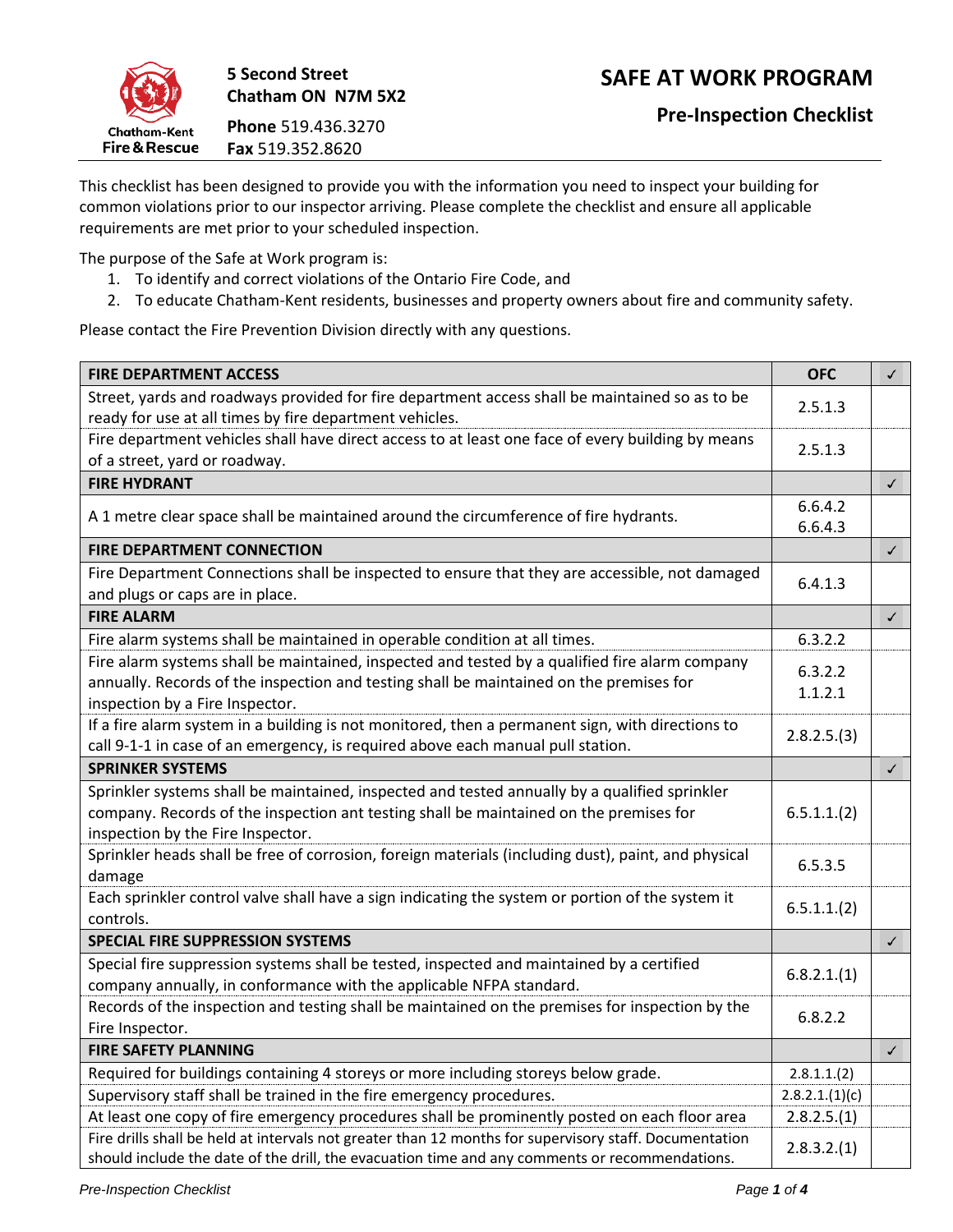| <b>FIRE EXTINGUISHERS</b>                                                                                                                                           |                    | $\checkmark$ |
|---------------------------------------------------------------------------------------------------------------------------------------------------------------------|--------------------|--------------|
| At least one 2A:10BC or larger fire extinguisher must be provided in the business.                                                                                  | 6.2.4.1            |              |
| Fire extinguishers shall be listed, labelled and tagged by a fire extinguisher company.                                                                             | 6.2.7.1            |              |
| Travel distance to at least one fire extinguisher shall be within 25 metres.                                                                                        | 6.2.6.4            |              |
| Existing fire extinguishers are to be serviced and tagged by a certified technician within the past<br>12 months.                                                   |                    |              |
| Fire extinguishers shall be inspected monthly to ensure that they are not obstructed, pins are in                                                                   |                    |              |
| place and pressure gauges are within operable range. Monthly checks must be documented on                                                                           |                    |              |
| the extinguisher tag.                                                                                                                                               |                    |              |
| All fire extinguishers are to be visible and accessible.<br>Fire extinguishers should be located near exits or in corridors/aisles that provide access to exits.    |                    |              |
| All fire extinguishers should be properly mounted:                                                                                                                  | 6.2.1.4            |              |
| Less than 18 kg (40 lbs) total weight - maximum 1.5 m (5 ft) high<br>$\bullet$                                                                                      | 6.2.4.2            |              |
| Greater 18 kg (40 lbs) - maximum 1.1 m (3.5 ft) high                                                                                                                | 6.2.4.3            |              |
| $\bullet$<br>No less than 4 inches off the floor                                                                                                                    |                    |              |
| When fire extinguishers cannot be easily found, additional signage shall be provided                                                                                | 6.2.1.5            |              |
|                                                                                                                                                                     |                    |              |
| <b>FIRE/SMOKE CONTROL</b>                                                                                                                                           |                    | $\checkmark$ |
| Any damage in fire rated construction shall be sealed or repaired to maintain the integrity of the                                                                  | 2.2.1.1.           |              |
| fire rating.                                                                                                                                                        | 2.2.2.1            |              |
| Fire doors that are damaged shall be repaired or replaced and meet or exceed the fire protection                                                                    | 2.2.3.1            |              |
| rating required.                                                                                                                                                    |                    |              |
| Fire doors shall remain closed at all times.                                                                                                                        | 2.2.3.5            |              |
| Remove all door stops on fire rated doors.                                                                                                                          | 2.2.3.3            |              |
| All suspended ceiling panels shall be in place.                                                                                                                     |                    |              |
| <b>EXIT DOORS</b>                                                                                                                                                   |                    | $\checkmark$ |
| Exit doors shall be clearly identifiable and not obscured by curtains or other hangings.                                                                            | 2.2.3.8<br>2.7.3.1 |              |
| All locking, latching and other fastening devices on exit doors shall permit the door to be readily                                                                 |                    |              |
| opened from the inside with not more than one releasing operation and requiring no keys,                                                                            | 2.7.2.2            |              |
| special devices or specialized knowledge of the door opening mechanism                                                                                              |                    |              |
| Door release hardware, latches and locks shall be maintained in good working condition at all                                                                       | 2.2.3.2            |              |
| times.                                                                                                                                                              | 2.7.2.1            |              |
| An exit door shall not be bolted, barred or locked while occupied.                                                                                                  | 2.2.3.3            |              |
| Buildings in which more than 100 people gather at a time shall have panic hardware installed on                                                                     |                    |              |
| exit doors.                                                                                                                                                         | 2.7.2.2.(2)        |              |
| <b>EXIT LIGHTS</b>                                                                                                                                                  |                    | $\checkmark$ |
| Exit lighting and exit signs shall be illuminated when the building is occupied.                                                                                    | 2.7.3.2            |              |
| <b>EMERGENCY LIGHTS</b>                                                                                                                                             |                    | $\checkmark$ |
| Self-contained emergency lighting unit equipment shall be tested monthly to ensure that<br>emergency lights will function upon failure of the primary power supply. | 2.7.3.3.(3)        |              |
| Battery powered emergency lighting shall be tested yearly to ensure the lights remain fully<br>operational for a minimum of 30 minutes.                             | 2.7.3.3.(3)        |              |
| <b>HOUSEKEEPING</b>                                                                                                                                                 |                    | $\checkmark$ |
| Combustible waste materials in and around buildings shall be removed daily                                                                                          | 2.4.1.1(1)         |              |
| Dumpsters shall not be located within 3 m (10 ft) of combustible walls, openings, or combustible<br>roof eave lines.                                                | 2.4.1.1(6)         |              |
| Materials subject to spontaneous ignition such as oily rags shall be deposited in a listed and                                                                      | 2.4.1.3(1)         |              |
| labelled non-combustible container with a self-closing metal cover.                                                                                                 |                    |              |
| <b>LAUNDRY EQUIPMENT</b>                                                                                                                                            |                    | $\checkmark$ |
| Lint traps and piping in laundry equipment shall be cleaned to prevent accumulation of lint that<br>creates and undue fire hazard.                                  | 2.4.1.5            |              |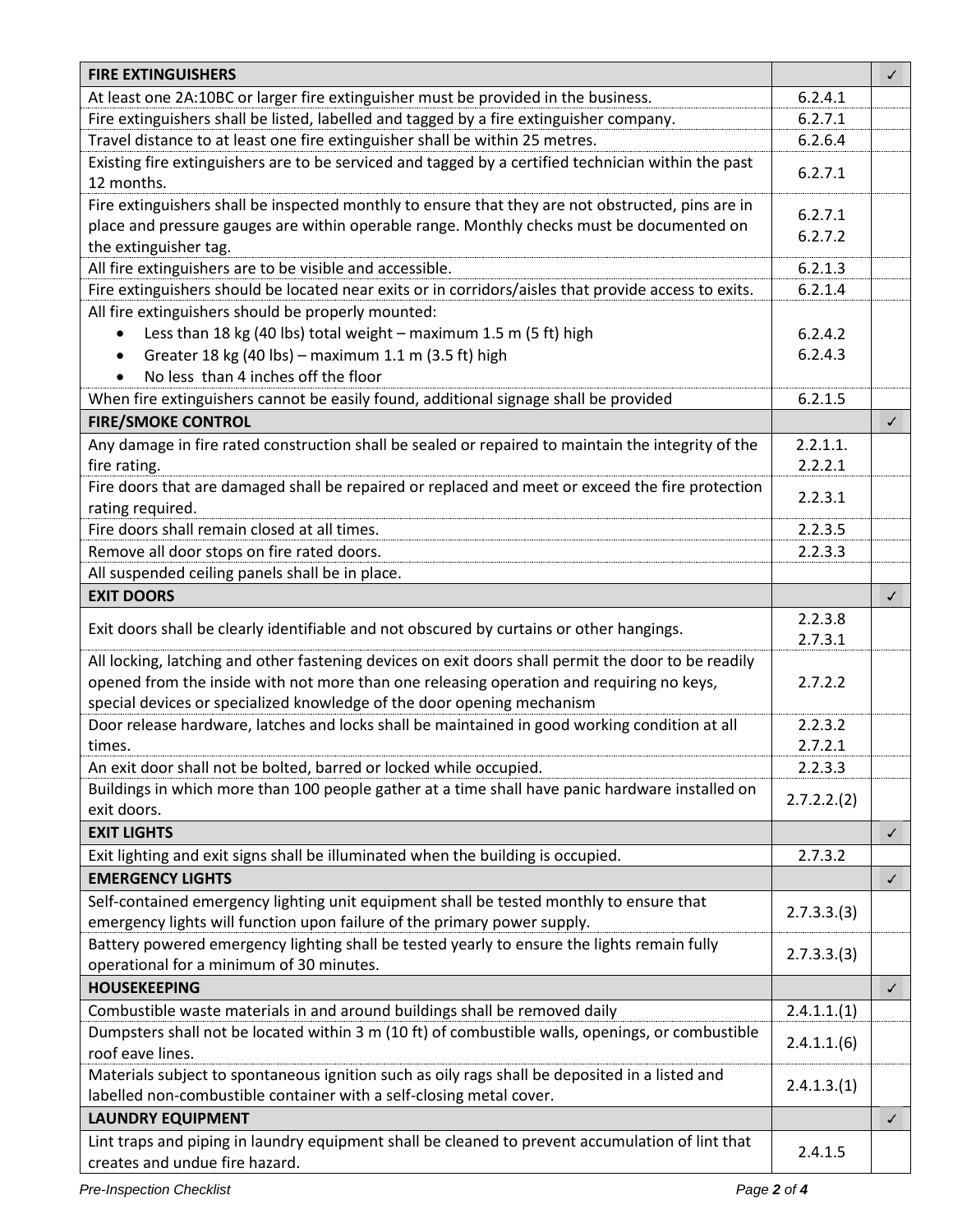| <b>HEATING APPLIANACES</b>                                                                                          |                       | $\checkmark$ |
|---------------------------------------------------------------------------------------------------------------------|-----------------------|--------------|
| Chimney, flue and flue pipes shall be inspected at intervals not greater than 12 months and shall                   |                       |              |
| be cleaned as often as necessary to prevent dangerous accumulations of combustible deposits.                        |                       |              |
| All heating equipment and hot water tank safety shields and covers shall be properly mounted                        |                       |              |
| on the appliance.                                                                                                   | 2.6.1.7               |              |
| <b>ELECTRICAL</b>                                                                                                   |                       | ✓            |
| All electrical wiring shall be in good repair. If in doubt contact a licensed electrician.                          | 2.4.6.1               |              |
| Extension cords shall not be used as substitutes for permanent wiring.                                              | 2.4.6.1               |              |
| All panel board and switchboards, pull boxes, junction boxes, switches, receptacles, and conduit                    |                       |              |
| bodies shall be provided with covers compatible with the box or conduit body construction and<br>2.4.6.1            |                       |              |
| suitable for the conditions of use.                                                                                 |                       |              |
| A clearance of one metre shall be maintained in front of electrical panels.                                         | 2.4.1.1.(1)           |              |
| Clearance from combustibles shall be maintained to lights or light fixtures to prevent ignition.                    | 2.4.1.1(1)            |              |
| Multi-plug adapters shall not be used as a substitute for permanent wiring or receptacles.                          | 2.4.6.1               |              |
| <b>GENERAL STORAGE</b>                                                                                              |                       | $\checkmark$ |
| Access aisles of one metre to Fire Department access panels and fire protection equipment shall                     | 3.3.2.6(2)            |              |
| be provided.                                                                                                        |                       |              |
| A clearance of 457 mm (18 inches) shall be maintained between the top of storage and ceiling                        | 3.3.2.3               |              |
| sprinkler deflectors in sprinkler buildings.                                                                        |                       |              |
| Rooms containing building services (e.g. furnace, boilers, electrical equipment, etc.) shall not be                 | 2.4.1.1(2)            |              |
| used for storage.                                                                                                   |                       |              |
| Crawl spaces and ceiling spaces shall not be used for storage.                                                      | 2.4.1.1.(3)           |              |
| Remove combustible materials from egress paths.                                                                     | 2.4.1.1.(2)           |              |
| STORAGE OF COMPRESSED GAS CYLINDERS                                                                                 |                       | $\checkmark$ |
| Compressed gas cylinders shall be firmly secured in an upright position that will not interfere                     | 5.6.1.2               |              |
| with the operation of the cylinder valve assembly.                                                                  |                       |              |
| Compressed gas cylinders shall be protected against mechanical and valve damage.                                    | 5.6.1.4               |              |
| Except for portable fire extinguishers, compressed gas cylinders shall not be stored in:                            |                       |              |
| Any exit or corridor that provides access to exits.                                                                 | <b>TSSA</b>           |              |
| Under any outside exit stair, passage or ramp.                                                                      |                       |              |
| Within one metre of any exit.                                                                                       |                       |              |
| <b>COMMERICAL COOKING SYSTEMS</b>                                                                                   |                       | $\checkmark$ |
| Any kitchen producing grease-laden vapours shall have a commercial exhaust and fire protection<br>system installed. | 2.6.1.12(1)           |              |
|                                                                                                                     | 2.6.1.13 &            |              |
| Fire suppression systems shall be inspected, serviced and maintained every six months.                              | NFPA 96               |              |
|                                                                                                                     | 11.2.1                |              |
| Records of inspection and testing shall be maintained on the premises for inspection by a Fire<br>Inspector.        | 1.1.2.1               |              |
| Instructions for manually operating fire suppression systems shall be prominently posted in the                     | 2.6.1.13 &            |              |
| kitchen as part of the fire safety plan.                                                                            | NFPA 96               |              |
| A "K" class fire extinguisher shall be mounted on the wall in the kitchen and inspected, serviced                   | 2.6.1.13 &<br>NFPA 96 |              |
| and maintained annually.                                                                                            |                       |              |
|                                                                                                                     | 10.10<br>$2.6.1.13$ & |              |
| Deep fat cooking or charbroiling require grease removal systems to be cleaned every three                           |                       |              |
| months as a minimum.                                                                                                |                       |              |
| Grease removal systems not used for charbroiling or deep fat cooking requires cleaning quarterly                    | 11.4<br>2.6.1.13 &    |              |
| of high volume cooking, semi-annually for moderate volume cooking and yearly for low volume.                        | NFPA 96               |              |